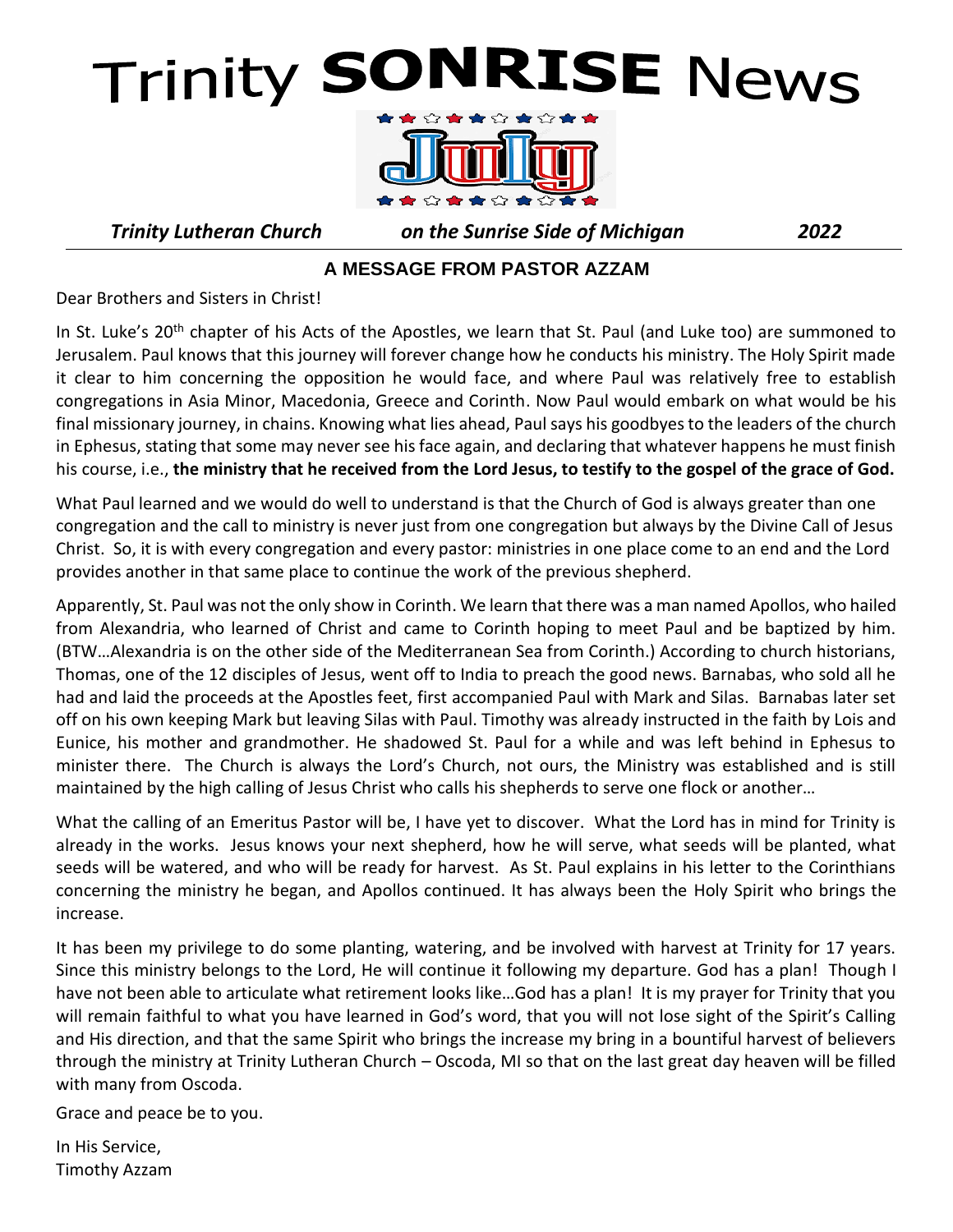#### **STEWARDSHIP**

#### **Who Are You?**

If you were asked to tell someone about yourself, what would you say first? Would you begin by telling where you live? Is one of the first things that you would point out is whether you are single or married? Do you identify your vocation such as a plumber, teacher, dentist, salesman, etc.? Would you describe your family? Would you talk about your education? Would you talk about your interests and hobbies? When would you say you are a Christian who God loves so much that He has adopted you as one of His children?

Each of us would describe ourselves in different ways. We each have several different roles such as father, mother, husband, wife, son, daughter, grandpa, grandma, etc. We play several or a variety of different roles such as neighbors, employees or employers, volunteers, or church members.

One role that affects all our roles is our role as a steward. A steward is one who has been entrusted with property which is to be administered according to the owner's will or direction. We are in charge of God's property. God has called and chosen us to be His stewards. As stewards, we automatically think of our role as stewards of our time, talents, and treasures, but we are also stewards of the environment, relationships with others, and the life-saving Gospel.

Everything we do, everything we say, and everywhere we go emanates from our sense of identity. Our identity is either in Christ or in the world. C.S. Lewis once said, "There are two kinds of people: those who say to God, 'Thy will be done,' and those to whom God says, 'All right then, have it your way.'" For some it's "God's will be done" and for others it's "my will be done." If it's "my will be done," the focus is only on ourselves. Understanding that God has called us to be His stewards determines what we do.

In Rick Warren's book *The Purpose Driven Life*, he begins by saying "It's not about you." He is exactly right. The Christian life is initiated by God and sustained by God. Our value, our identity, is not to be found in what we "do" in life. Not our performance, our position, our titles, our achievements, or the power we hold. Our identity is bound up in who we are in Christ.

*-Bill Davis, Stewardship Chair*

#### **Mission of the Month**



**LUTHERAN WORLD RELIEF** 

At Lutheran World Relief, we envision a future where all people, in every corner of the world can live full, dignified lives. Founded by Lutherans in the United States at the end of World War II, grounded in Lutheran theology and building on decades of experience, Lutheran World Relief tackles global poverty by helping people adapt to the challenges that threaten their livelihoods and well-being. We work with people based on need, regardless of race, religion or nationality and we do not evangelize.

We provide aid in emergencies and help families restore their lives. We partner with communities to build and grow rural economies. We break the cycle of poverty, so families and communities can thrive.

Our goal is to help people build self‐sufficiency and create new community‐owned approaches to problem‐ solving that will last long after our projects end. Our Mission: Affirming God's love for all people, we work with Lutherans and partners around the world to end poverty, injustice, and human suffering. Our Vision: A healthy world forever flourishing in dignity and justice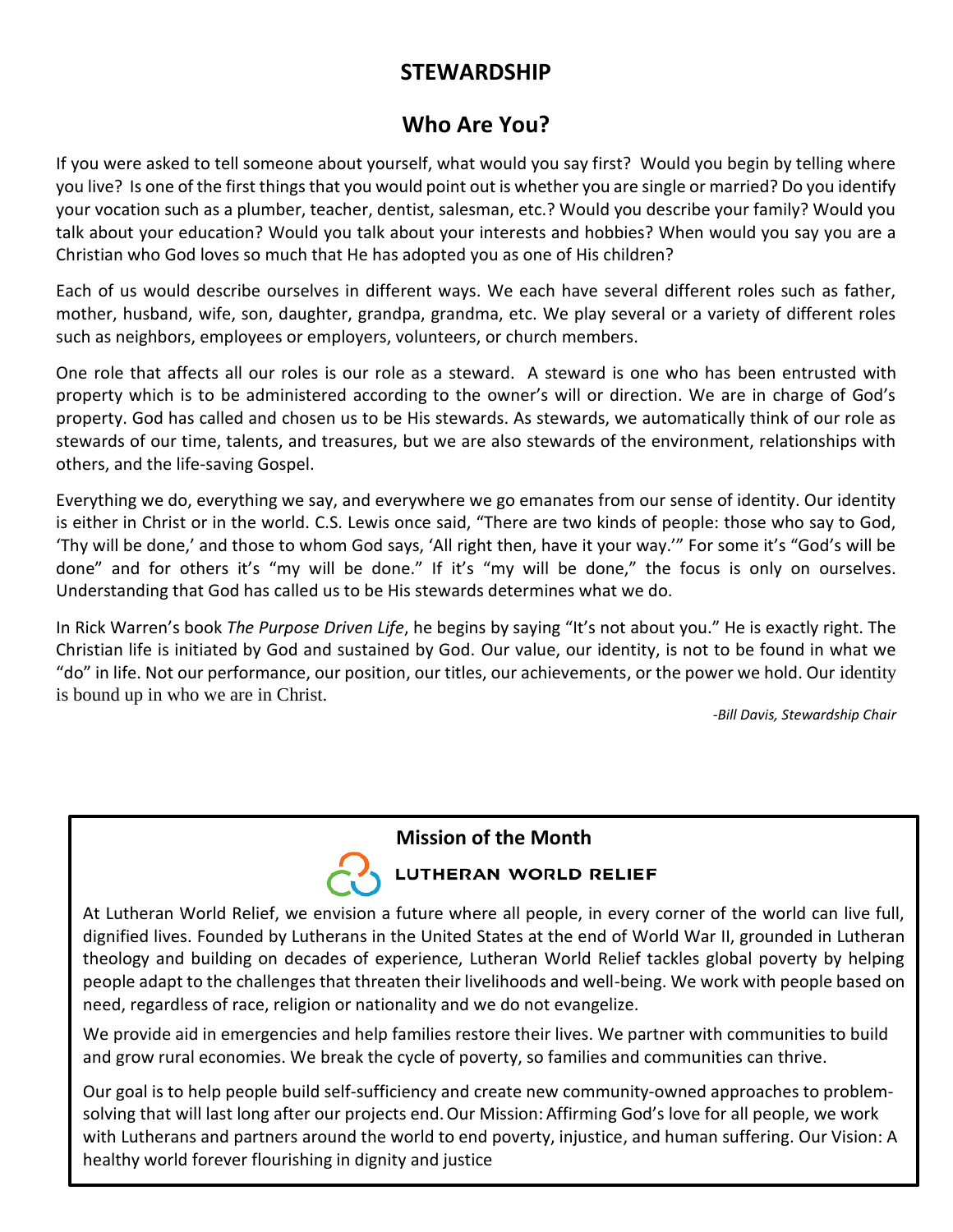

Wayne Fortney, Tim Hoffmeyer Jack Inman, Carolyn Jones, Ron Kaiser, Dave Sherman's Grandson Kyle Hill, and Ron Weidenfeller

 $\overline{a}$ 



**Homebound: Military:** Alice Dettmer – Medilodge Alex Anderson (Navy)

Jason Cooper



#### **The Cost of Freedom**

On July 4, 1776, the thirteen colonies in America declared their freedom from Great Britain in the Declaration of Independence. July is a month when Americans are especially grateful for the privilege of living in this country. Much blood was shed, and many lives lost, and, at this time of year, we take time to honor those who fought to

liberate us. We recognize that our freedom has been won at great cost, and, at this time of year, we take time to honor those who fought to liberate us.

Our spiritual freedom, too, was won at great cost. We were slaves to the Law which we could never fulfill, but Christ satisfied its requirements for us. He shed His blood and gave His life to pay the penalty for the sin we incurred, for the freedom we now have as we live in Him. Let us honor Him as we express our gratitude by sharing with others the message of our freedom in Christ.





 $\rightarrow$  Sunday mornings at 9:15 a.m.

→ Tuesday Morning Women's Bible Study meets in the Fellowship Hall of the church. For more information call Ruth Golm at 989-724-5679.

→ Tuesday Morning Men's Bible Study at 8:30 a.m. in the Fellowship Hall of the church.

 $\rightarrow$  Thursday Morning Bible Study at 10:00 a.m.  $$ meets in-person in Sunday School wing.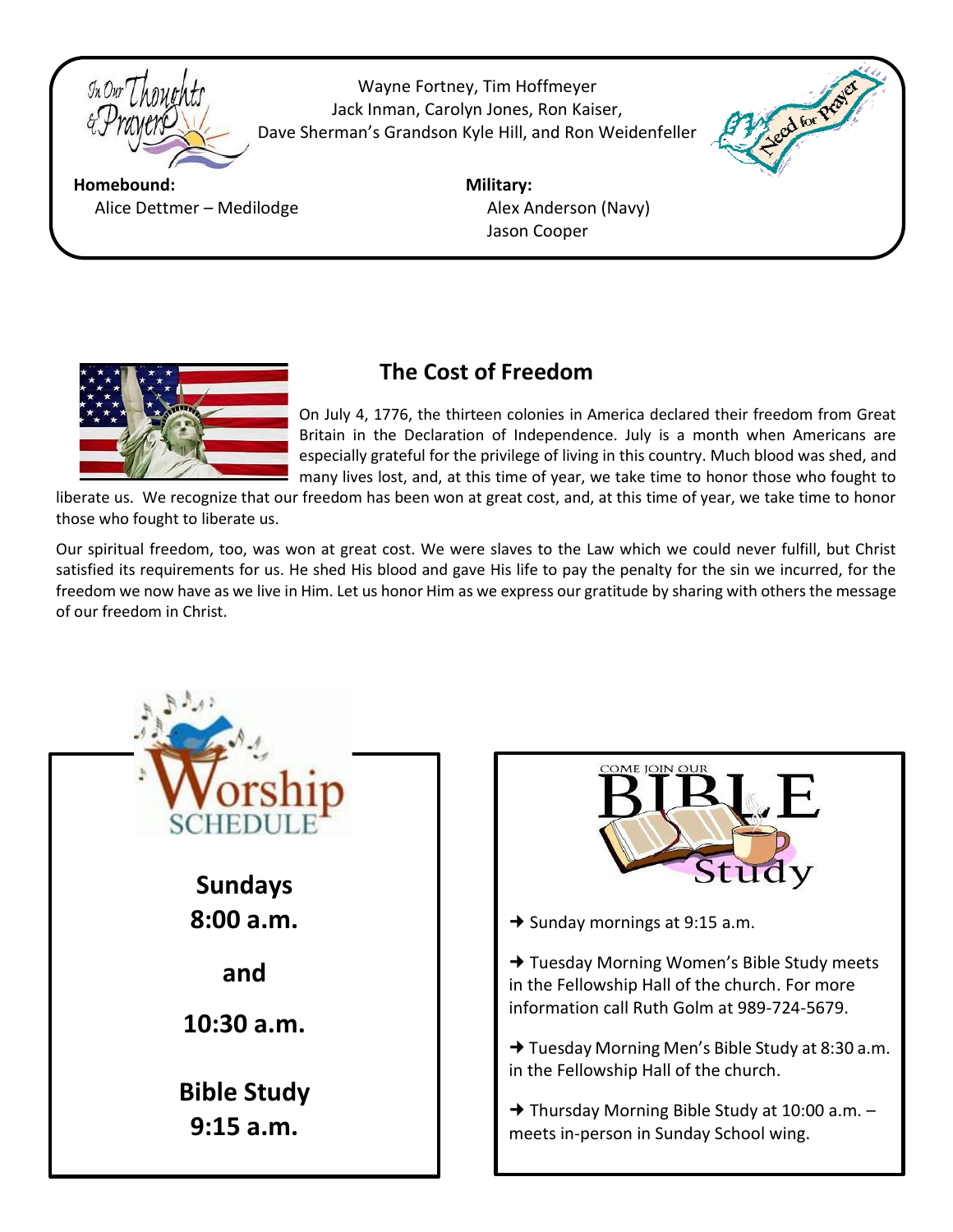

#### **T.L.C.W. News**

Trinity Lutheran Church Women (TLCW) meet the third Tuesday of each month at 11:00 a.m. All ladies are invited and encouraged to attend. The June meeting will be held on Tuesday, July 19, 2022 at 11:00 a.m.

TLCW is selling greeting cards for 50₵. Cards are currently on display on the table in the fellowship hall. Please put your money in the cash box on the display case.

#### **Community Garage Sale Friday, July 1st – 9:00 a.m. until 3:00 p.m. Saturday July 2nd – 9:00 a.m. until 12:00 noon**



Trinity's Annual Community Garage sale will be held on Friday, July  $1<sup>st</sup>$ and Saturday, July 2<sup>nd</sup>. All proceeds from the sale are returned to various community organizations. While you are doing your spring cleaning, please consider what household items you wish to part with and SAVE them for Trinity's garage sale. Donations for the garage sale can be dropped off at the church garage on Tuesdays, June 28<sup>th</sup> from 11:00 a.m. until 1:00 p.m. If you have any questions, call Karen White at 989-739- 0774 or Ruth Golm at 989-724-5679.



 Volunteers are needed to help with the sale. A volunteer signup sheet is posted in the fellowship hall and on the table in the back of the church.



#### **LWML Michigan District 2022 Convention**

The Michigan District 2022 Lutheran Women's Missionary League convention will be held July 7 through July 9 at St. Lorenz Worship and Event Center, St. Lorenz Sanctuary, and Bavarian Inn, all in Frankenmuth. Registration fee is \$130 until June  $4<sup>th</sup>$ , after June  $5<sup>th</sup>$  the registration fee is \$150.

 **Altar Guild Schedule for 2022**

January – Sue Welther **July – Teri Westburg** February – Jonalee Engstrom August – Jonalee Engstrom April – Henrietta Fortney Charles Corporation Corporation Corporation Corporation Corporation Corporation Corporation Corporation Corporation Corporation Corporation Corporation Corporation Corporation Corporation Corporat June – Teri Westburg December – Sue Welther

March – Teri Westburg September – Henrietta Fortney May – Sue Welther **November** – Jonalee Engstrom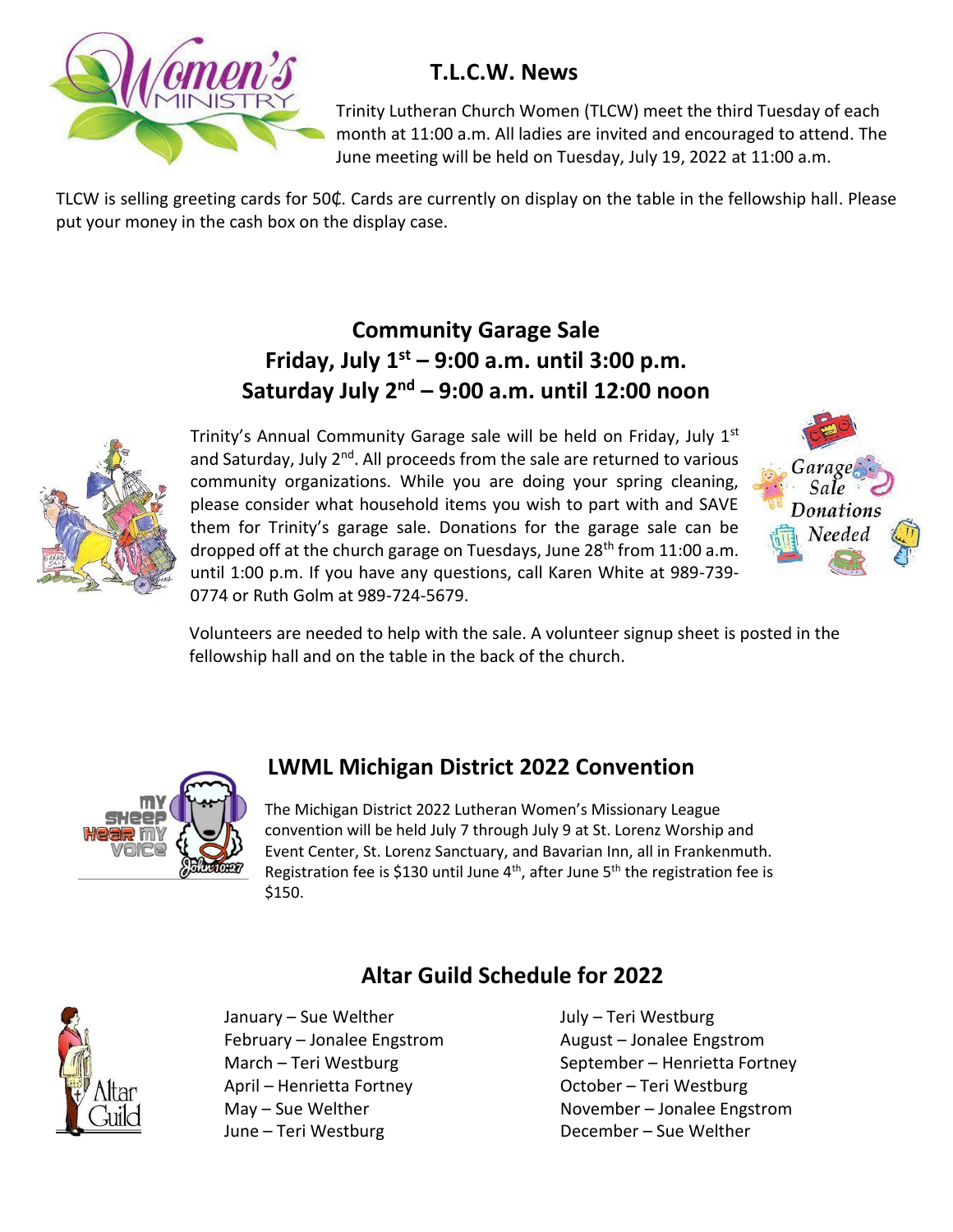

#### **Congregational Voters' Meeting July 17, 2022 Between services**

There will be a congregational voters' meeting on July 17, 2022. The meeting will be held between services. The sole purpose of this voters' meeting will be to discuss the vacancy created as a result of Pastor Azzam's retirement.

The Church Council is recommending that the congregation call a part-time intentional interim minister for a period of one year. The congregation needs to vote on this recommendation, and also on a budget for the intentional interim minister position. You are encouraged to attend.



#### **Looking for Housing**

If we call an intentional interim minister, we will need housing for him. If you have space available that you would be willing to rent, please let the church know. The housing will be needed three or four days a week and must be suitable to live in year-round. If you have such a space, please talk to Ted White or call the church office at 989-739-9292.

#### **Email Address Change**

Please note that the email addres[s pastor.azzam@trinityoscoda.org](mailto:pastor.azzam@trinityoscoda.org) will no longer be used or monitored after July 10<sup>th</sup>. Please address any emails to churchoffice@trinityoscoda.org

#### **Church Yard Work**

Unfortunately, only one person showed up for the last outside work day. Thank you, Janet Ovcjek for all your hard work!

Bruce Welther has scheduled another work day to help with weeding, raking and trimming hedges. This is scheduled for Wednesday, July 6<sup>th</sup> at 10:00 a.m. Your help would be greatly appreciated! Remember many hands make light work!

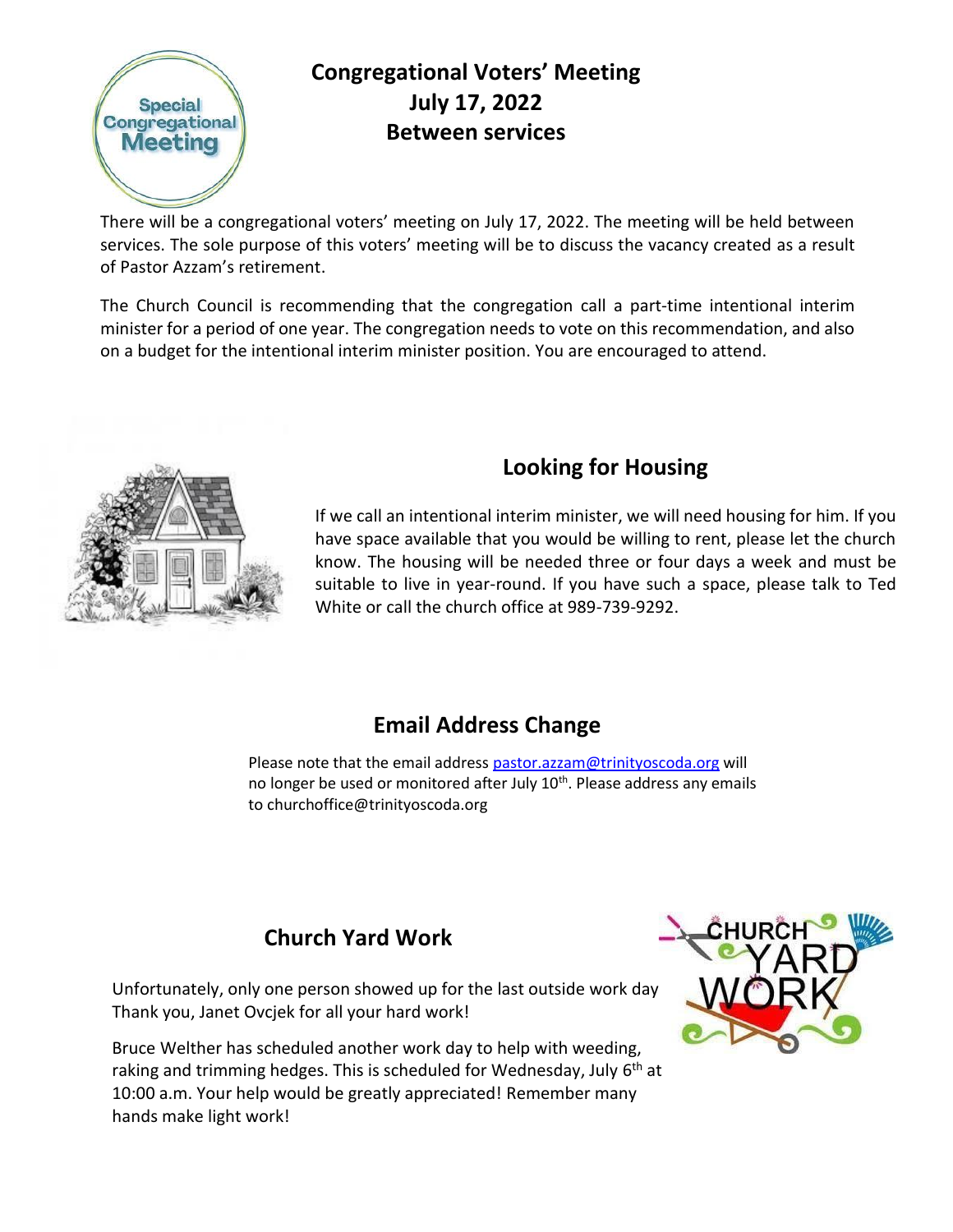

#### **Trinity Bells of Glory**

Handbells are normally played by having the clapper strike the bell. It is usually produced by holding the handbell against one shoulder and then swinging the handbell.

There are a number of abbreviations and notations used exclusively or almost exclusively in handbell music:

- LV "laissez vibrer" or "let vibrate", similar to a piano's sustain pedal
- R "ring", regular ringing or meaning to end the LV
- SK "shake", i.e. shaking the bell continuously during the duration of the note
- TD "thumb damp", ringing the bell with a thumb on the casting to create a staccato note)
- PL "pluck", which means to throw down the clapper while the bell lies on the table
- $\triangle$  "martellato", to strike bell against padding of the table, pushing the casting firmly against padding as to quickly dampen sound. The Martellato is quite useful in waking up audience members before the sermon commences.
- SW "swing", to play the bell in a normal position, swing it down to the waist, then bring it back up
- BD "brush damp", brushing the rim of the bell against the ringer's chest to cause a quick diminuendo
- ↑ or "echo", ringing the bell and then touching it very briefly to the table, creating an echo effect

As you can see, there is a lot that goes into playing the bells. It amazes me to think that many of us ringers cannot read music. Our Director, Donna David color codes the music so that these ringers know what note to play. As always, Trinity Bells of Glory appreciates your support and is grateful for allowing us to play for the congregation!



#### **Thrivent Project July 3rd through July 17th**

We will be collecting individually wrapped snacks and bottled water for Firefighters and EMS workers July 3<sup>rd</sup> through July 17<sup>th</sup>. Please place your donation in the box in the fellowship hall.

#### **Cleaning Inside the Church**



There are many tasks that need to be done to spruce up the inside of the church. A list of jobs that need to be done is posted on the bulletin board in the fellowship hall. If you are able to help, pick the task you would be willing to do and sign your name by it. When you complete the task, put the date you completed it on the list. These jobs are done on an individual basis. The church is open Mondays from 8:30 a.m. until 4:00 p.m., Tuesdays and Wednesdays from 8:30 a.m. until 12:30 p.m. and Thursdays from 8:30 a.m. until 2:00 p.m. Thank you in advance for your help!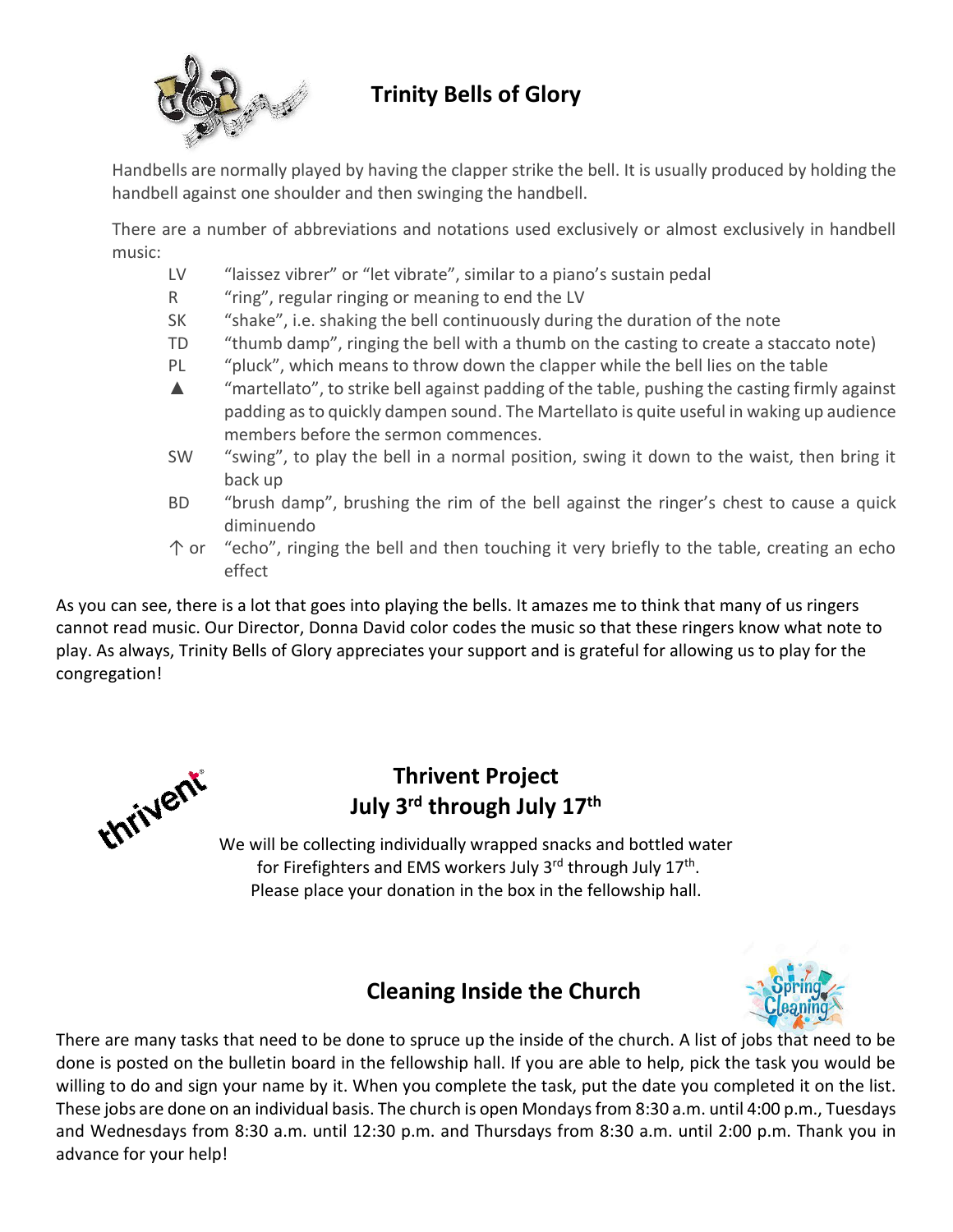#### **Retirement Party**

As you are probably aware, Pastor Azzam's farewell worship service will be July 10, 2022. The Bells of Glory will play prelude music before the 10:30 a.m. service.

A potluck picnic will be held that day after the 10:30 a.m. service (approximately 12:00 noon) at the home of:

> Sue and Bruce Welther 4533 East Clark Road Harrisville, MI 48740

#### **Please bring a dish to pass.**

Casual dress for church would be in order that day.

An RSVP would be appreciated so that the Welthers know how many tables are needed. A sign-up sheet is posted on the tables in the back of the church

If you would like to contribute to a monetary gift for Pastor and Kathy, your gift can be put in an envelope marked "Pastor's Retirement" and placed in the offering box.



### Pastor Azzam and Kathy



#### **Church Directory**

Please be patient as we work on a new church directory with pictures. We are missing lots of photos of our members and friends, and would appreciate a photo of you and your family for inclusion in the directory. You can email a photo to:

[churchoffice@trinityoscoda.org](mailto:churchoffice@trinityoscoda.org) or you can bring in a photo for us to scan.

Please check the list of names and phone numbers on the table next to the office door. Let us know if your information is incorrect. Your help is greatly appreciated. Thank you to members that have confirmed their information and submitted pictures.

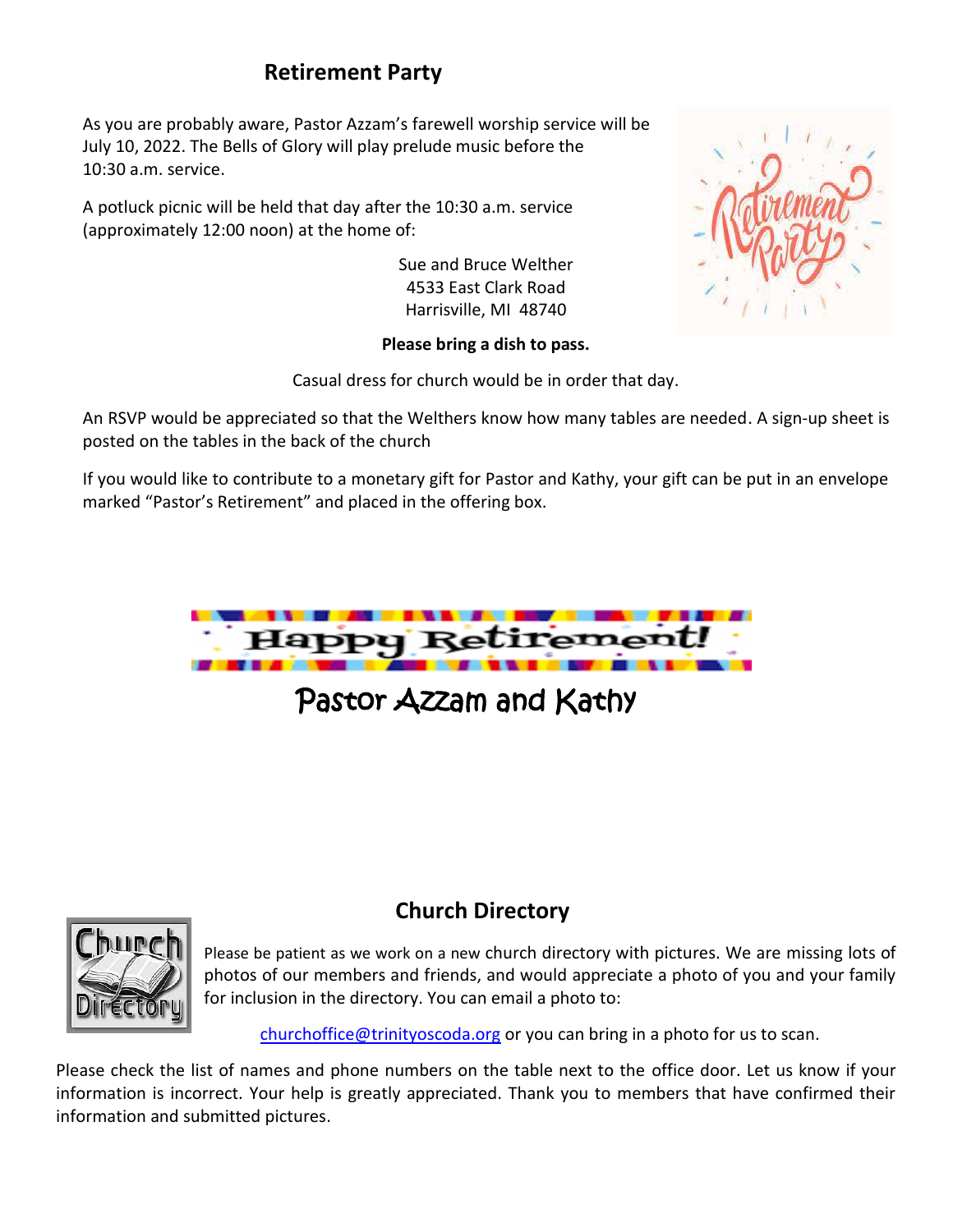

- 7/4 Mitch Davis, Jr.
- 7/5 Leishia Spencer
- 7/7 Otto Alvarado
- 7/7 Mary Douglas
- 7/7 Judy Malson
- 7/8 Shirley Ellis
- 7/9 Joy Garrison
- 7/9 Joann Pancost
- 7/11 Cindy Moran
- 7/12 Ron Kaiser
- 7/12 Ruth Parth
- 7/14 Tom Neumeyer
- 7/15 Eric Dennis
- 7/18 Mark Faught, Jr.
- 7/20 Joe Hock
- 7/25 Charles Durfee
- 7/29 Ed Storms
- 7/31 Joshua Abee
- 7/31 Susan Barnhart



- 7/8 Ronald & Joy Garrison
- 7/9 David & Ruth Golm
- 7/16 Dick & Carolyn Jones
- 7/17 Marc & Amanda Alvarez

#### *Know the Elders*

The Board of Elders concerns itself with the wellbeing and spiritual life of our congregation and pastor. Pastor Azzam and your Elders are happy and eager to hear from you!

They may be reached at:

Pastor Azzam - 739-4820 Mitch Davis, Jr. - 989-820-1469 David Golm – 989-724-5679 Roger Tack - 989-293-8050 Ron Weidenfeller - 724-7701